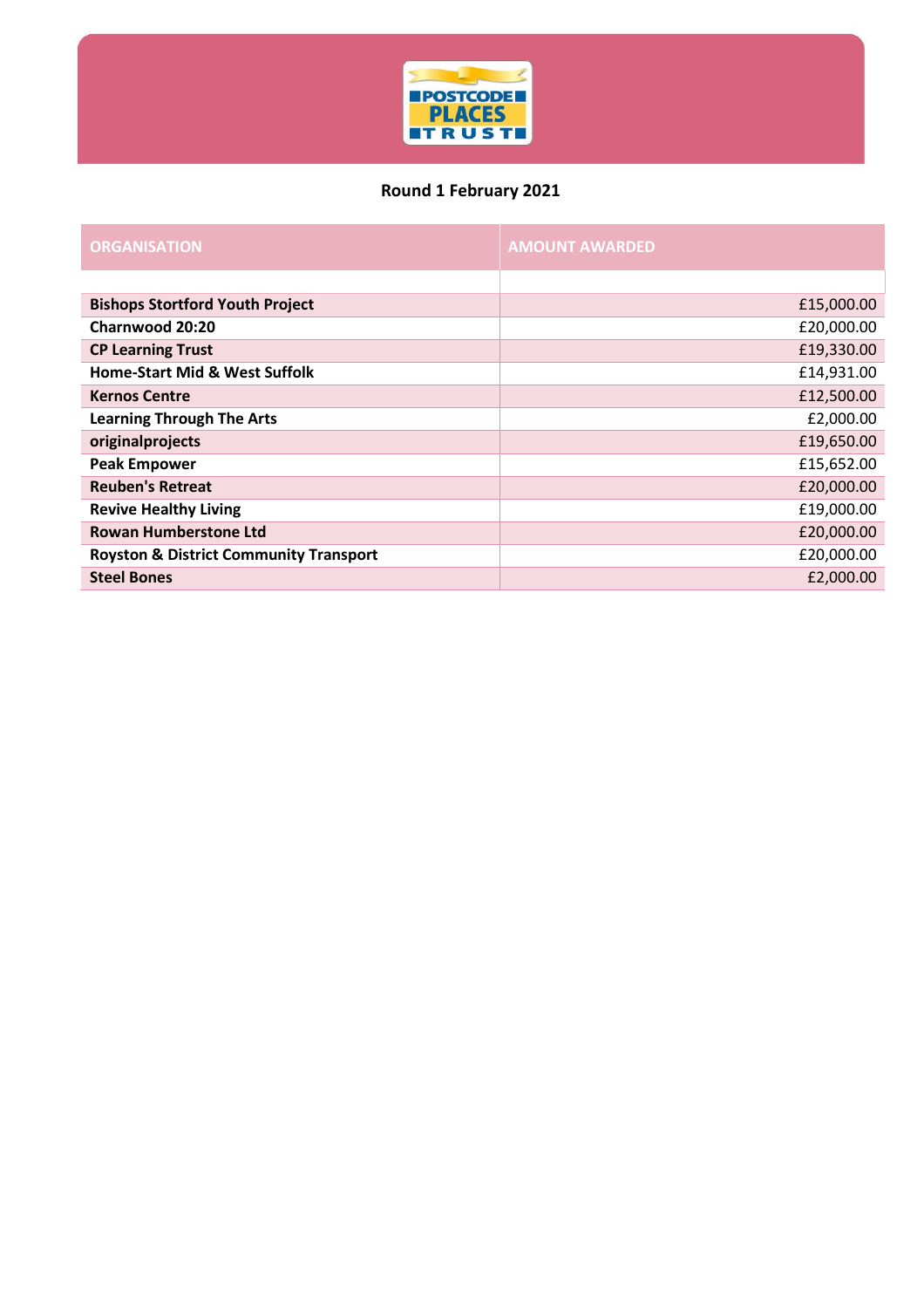

#### **Round 2 March 2021**

| <b>ORGANISATION</b>                                           | <b>AMOUNT AWARDED</b> |
|---------------------------------------------------------------|-----------------------|
|                                                               |                       |
| <b>AYLSHAM COMMUNITY GYM</b>                                  | £3,825                |
| <b>Bassetlaw Food Bank</b>                                    | £10,500               |
| <b>David Lynch Foundation UK</b>                              | £20,000               |
| <b>Feathers Futures CIO</b>                                   | £19,220               |
| <b>Herts Disability Sports Foundation</b>                     | £19,735               |
| <b>Lamphouse Theatre</b>                                      | £1,976                |
| LRYSA (Leicestershire & Rutland Youth Sailing<br>Association) | £20,000               |
| <b>Stars Children's Bereavement Support Services</b>          | £20,000               |
|                                                               |                       |
| <b>Sustainable St Albans</b>                                  | £20,000               |
| <b>The Lewis Foundation</b>                                   | £17,500               |
| <b>The Nancy Oldfield Trust</b>                               | £6,506                |
| <b>The SAW Trust</b>                                          | £19,850               |
| <b>West Herts ABC &amp; Educational Support CIC</b>           | £2,000                |
| <b>West Norfolk Carers</b>                                    | £18,718               |
| <b>Young People's Puppet Theatre</b>                          | £18,600               |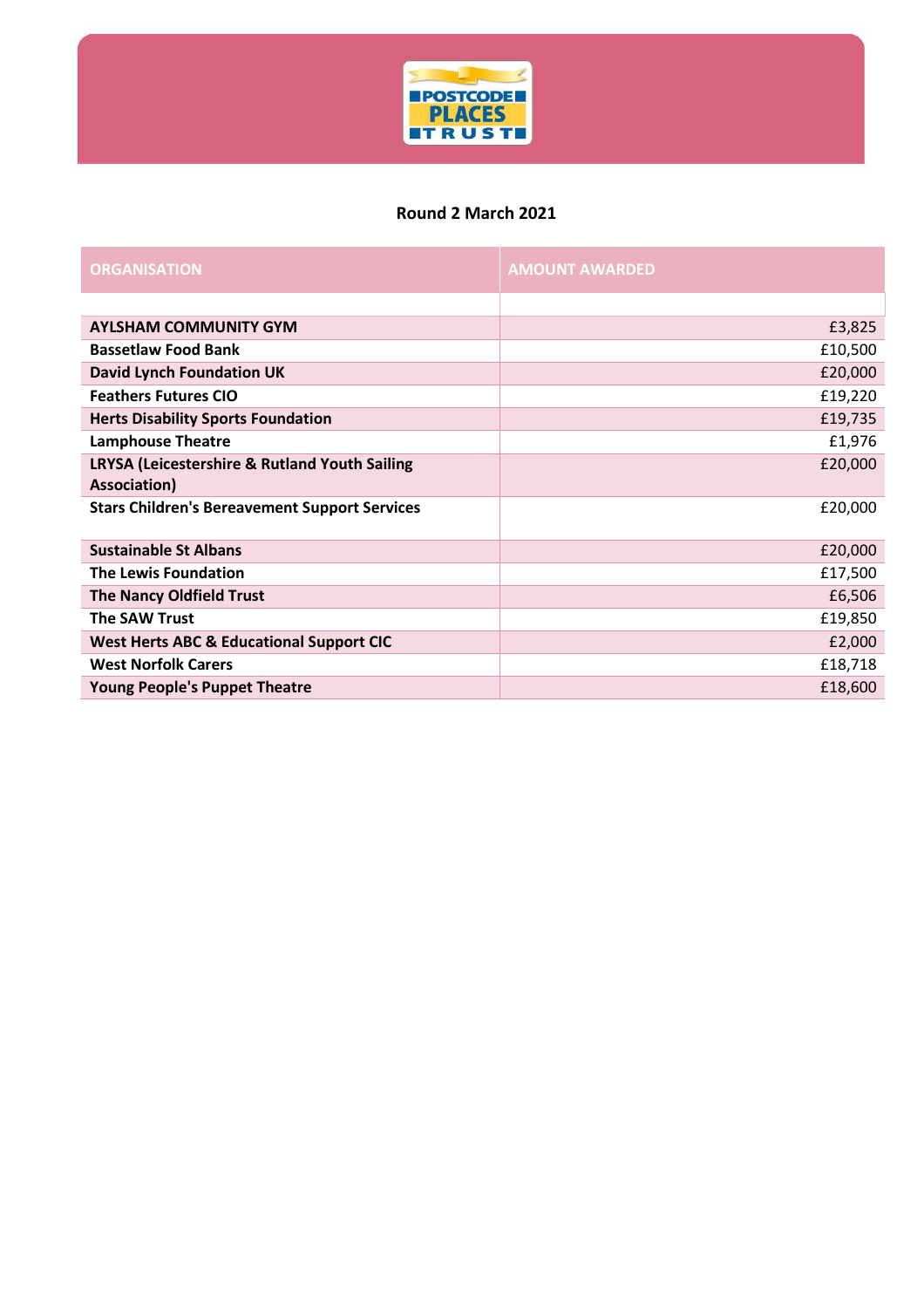

## **Round 3 April 2021**

| <b>ORGANISATION</b>                                    | <b>AMOUNT AWARDED</b> |
|--------------------------------------------------------|-----------------------|
|                                                        |                       |
| <b>Abbey People CIO</b>                                | £20,000               |
| <b>ClearCompany CIC</b>                                | £2,000                |
| <b>Confident Communities</b>                           | £1,997                |
| Deda                                                   | £18,254               |
| <b>Essex Dementia Care</b>                             | £19,136               |
| <b>FREED-Beeches</b>                                   | £20,000               |
| <b>Hardwick Climate Action Group (HCAG)</b>            | £848                  |
| <b>Involve Active Ltd</b>                              | £1,987                |
| Lincoln Community Development Worker Project (t/a      | £15,895               |
| developme                                              |                       |
| <b>New Routes Integration</b>                          | £7,612                |
| <b>Norwich and Norfolk OCD Voluntary Support Group</b> | £18,440               |
| <b>Random Café CIC</b>                                 | £2,000                |
| <b>REACH Community Projects</b>                        | £20,000               |
| <b>SPACE</b>                                           | £19,084               |
| <b>Trust Links Ltd</b>                                 | £20,000               |
| <b>Upbeat Communities Ltd</b>                          | £20,000               |
| <b>VoiceChoice Ltd</b>                                 | £2,000                |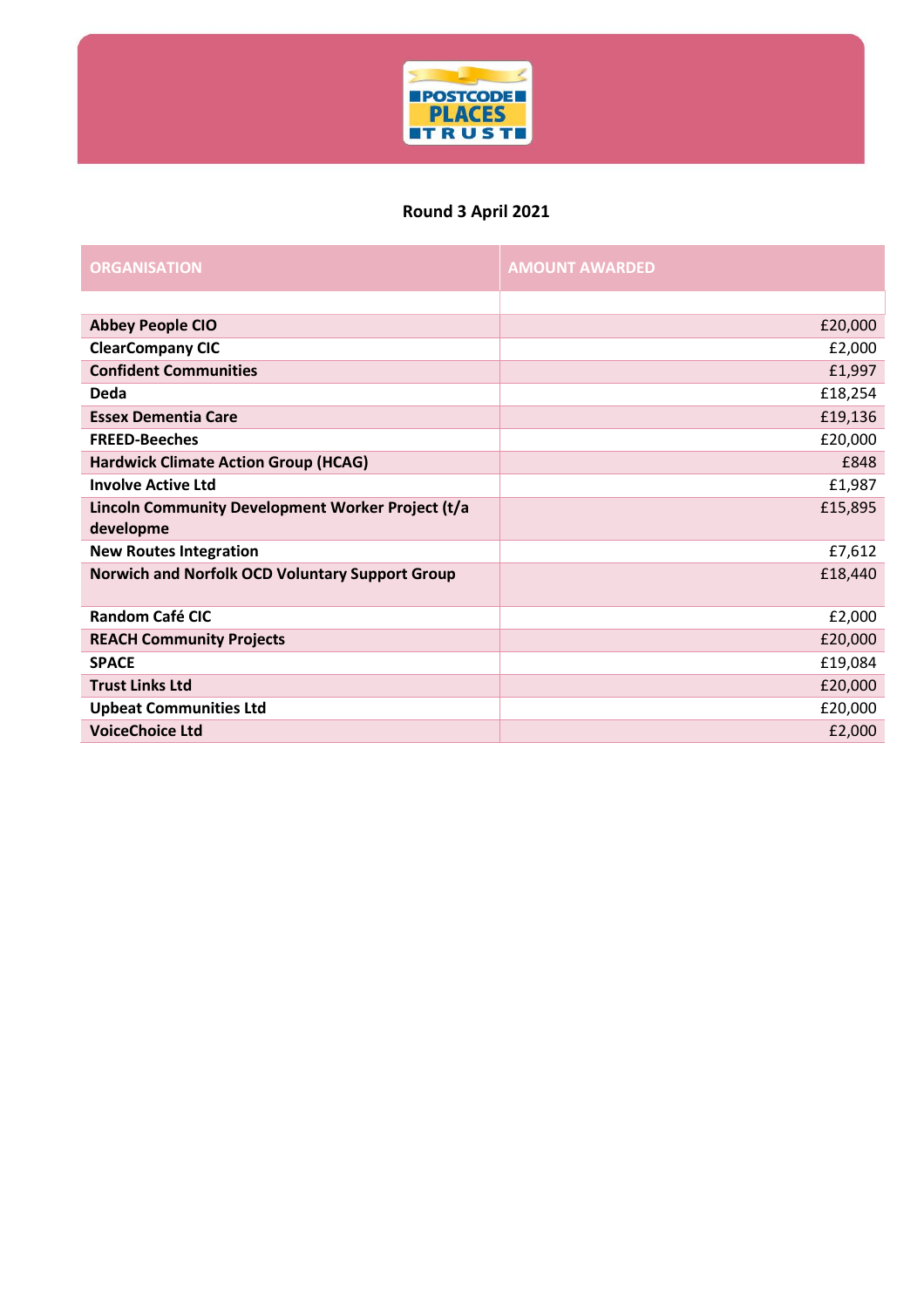

# **Round 4 May 2021**

| <b>ORGANISATION</b>             | <b>AMOUNT AWARDED</b> |
|---------------------------------|-----------------------|
|                                 |                       |
| <b>2Funky Arts</b>              | £1,852                |
| <b>Bags of Blessings</b>        | £19,996               |
| <b>Families United Network</b>  | £20,000               |
| <b>Fight Against Blindness</b>  | £18,500               |
| <b>HACRO</b>                    | £20,000               |
| <b>Herts Inclusive Theatre</b>  | £16,087               |
| <b>Nelson's Journey</b>         | £11,223               |
| Playskill                       | £15,000               |
| <b>Service Six</b>              | £20,000               |
| <b>Southend Carers (SC)</b>     | £19,854               |
| <b>STAA</b>                     | £18,321               |
| The Lowdown                     | £19,857               |
| <b>Wellspring Family Centre</b> | £20,000               |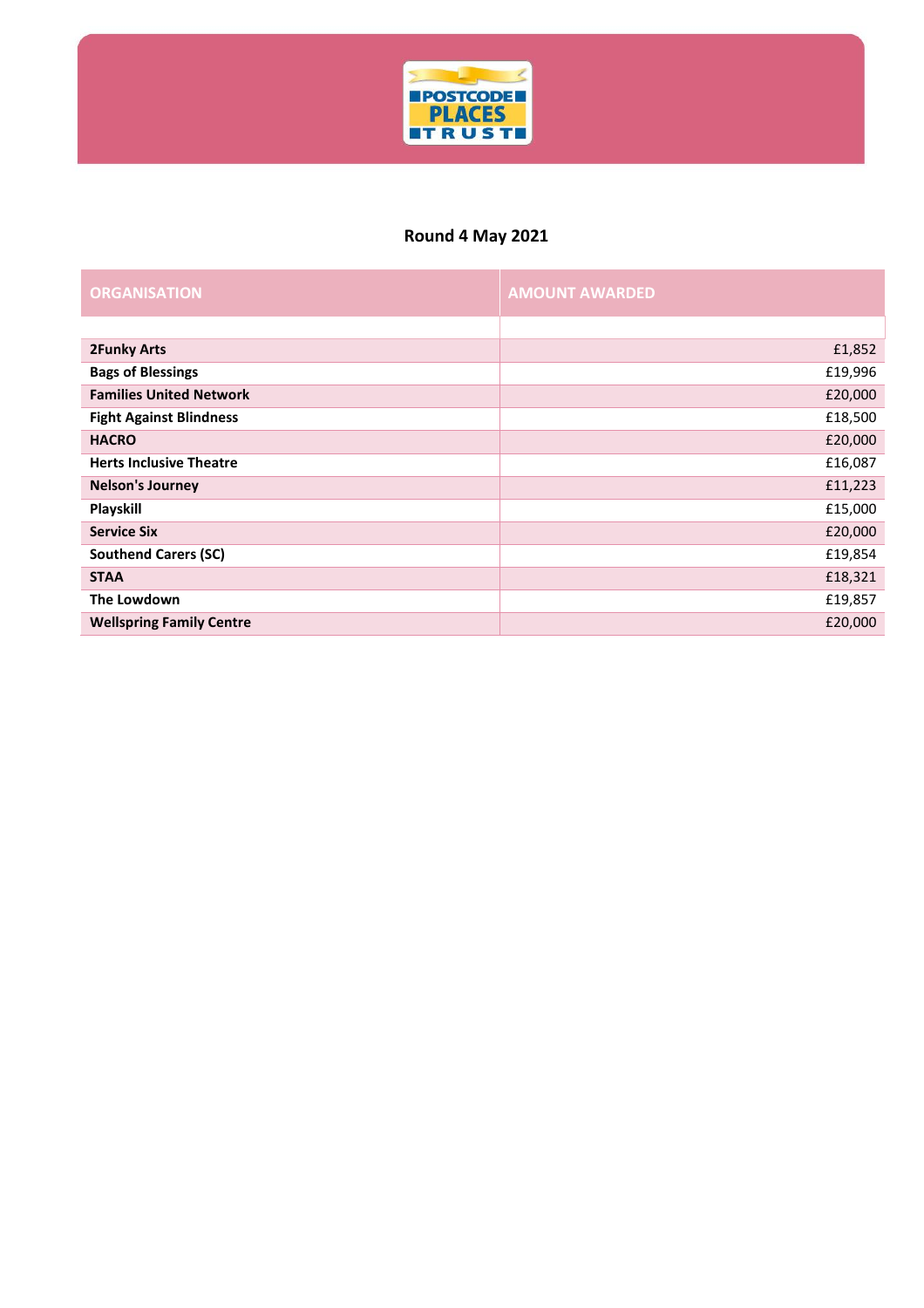

#### **Round 5 June 2021**

| <b>ORGANISATION</b>                                  | <b>AMOUNT AWARDED</b> |
|------------------------------------------------------|-----------------------|
|                                                      |                       |
| <b>Age Concern North Norfolk</b>                     | £9,967                |
| <b>Asperger East Anglia</b>                          | £19,893               |
| <b>Cambridge Cancer Help Centre</b>                  | £10,992               |
| circus strong CIC                                    | £2,000                |
| <b>Classical Music Rocks</b>                         | £12,500               |
| <b>Community Recording Studio</b>                    | £12,440               |
| <b>Disability Advice Service (East Suffolk)</b>      | £14,650               |
| <b>Elevator Arts CIC</b>                             | £1,920                |
| <b>Hertsmere Mencap</b>                              | £19,850               |
| Little Miracles Charitable Incorporated Organisation | £19,618               |
| live cancer free Itd                                 | £1,940                |
| <b>NTNGHM CHDRN TNF PPL &amp; FAMS</b>               | £4,740                |
| <b>Performing Room</b>                               | £19,217               |
| <b>Plant Pots and Wellies</b>                        | £1,981                |
| <b>POW Nottingham Limited</b>                        | £17,614               |
| <b>Sue Young Cancer Support</b>                      | £19,060               |
| <b>Templesprings</b>                                 | £15,016               |
| This is me counselling and psychotherapy CIC         | £2,000                |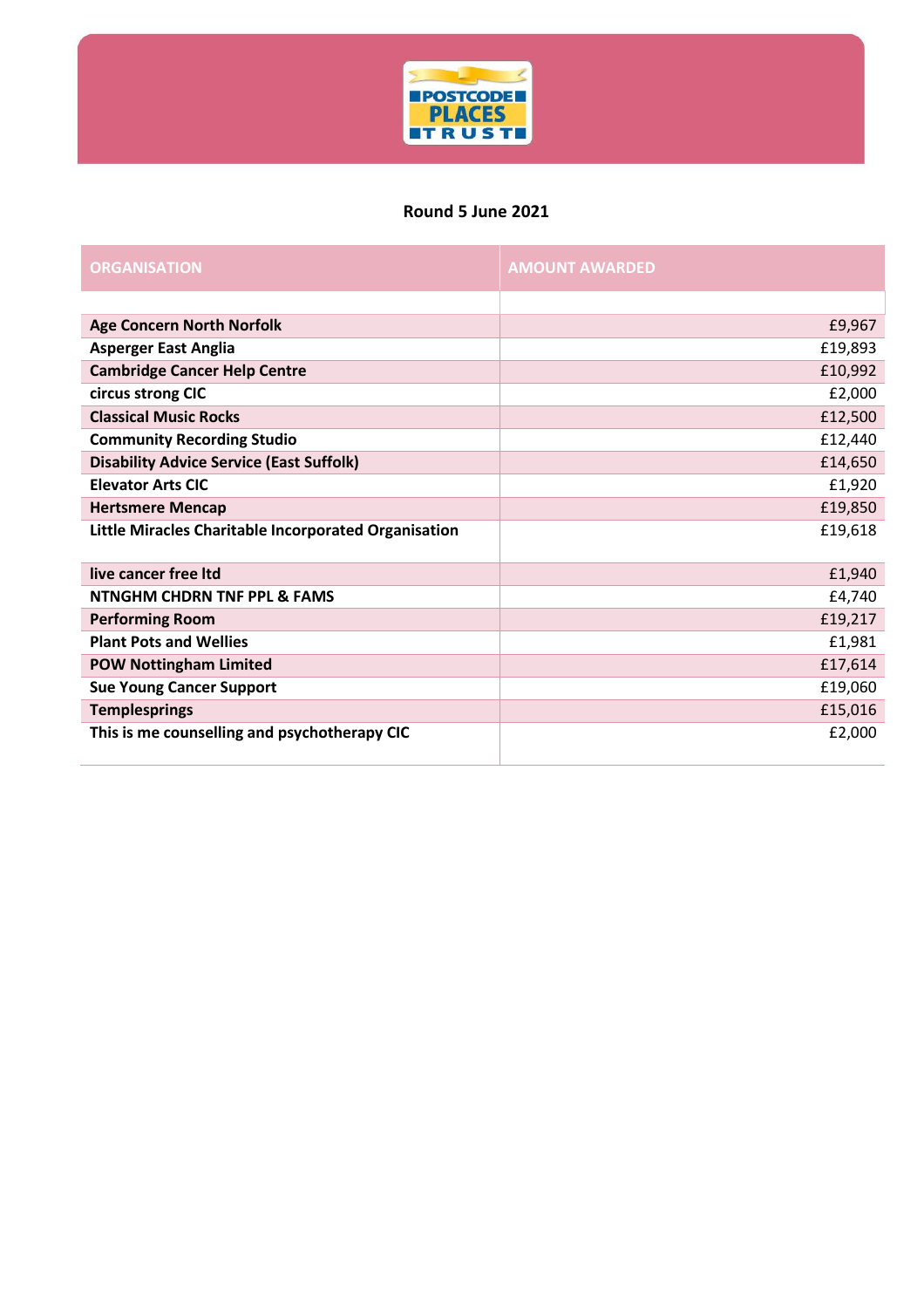

## **Round 6 July 2021**

| <b>ORGANISATION</b>                                                | <b>AMOUNT AWARDED</b> |
|--------------------------------------------------------------------|-----------------------|
|                                                                    |                       |
| <b>Accuro (Care services)</b>                                      | £20,000               |
| <b>ATF Southend</b>                                                | £19,993               |
| Equation                                                           | £19,536               |
| Give. Help. Share                                                  | £12,000               |
| <b>Home-Start High Peak</b>                                        | £7,501                |
| Kings Cliffe & Area Community Sports Project Limited               | £9,800                |
| <b>Northamptonshire Search and Rescue</b>                          | £20,000               |
| <b>North Norfolk Community Transport</b>                           | £15,000               |
| <b>Norwich Door to Door</b>                                        | £2,000                |
| <b>Nottingham Rehabilitation Gym CIC</b>                           | £1,820                |
| <b>Prader-Willi Syndrome Association UK</b>                        | £18,701               |
| <b>Stepping Stones (working name for Special Needs Enterprises</b> | £11,410               |
| <b>Stepping Stones Play and Learn Group</b>                        | £18,312               |
| <b>Strength With In Me Foundation</b>                              | £19,006               |
| <b>Tithe Barn Trust</b>                                            | £17,819               |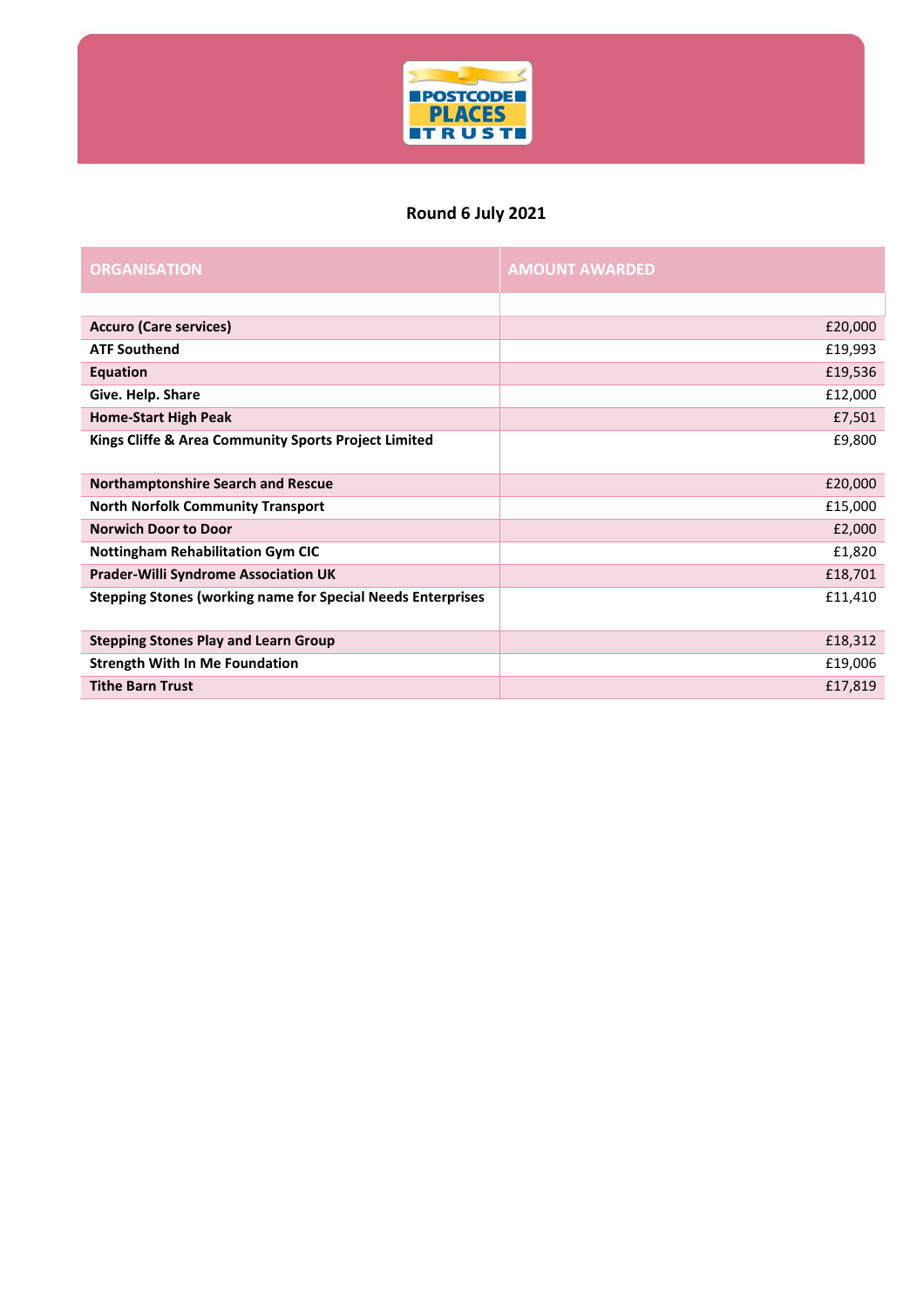

# **Round 7 August 2021**

| <b>ORGANISATION</b>                                                | <b>AMOUNT AWARDED</b> |
|--------------------------------------------------------------------|-----------------------|
|                                                                    |                       |
| <b>Desborough Library and Community Hub</b>                        | £13,000               |
| <b>DIAL Great Yarmouth</b>                                         | £19,497               |
| <b>Electric Umbrella</b>                                           | £20,000               |
| <b>Family Support Link</b>                                         | £19,976               |
| <b>Funny Wonders Incorporated Community Interest Company</b>       | £2,000                |
| <b>Northamptonshire ACRE</b>                                       | £6,446                |
| <b>Relate Chesterfield and North Derbyshire</b>                    | £15,060               |
| Suffolk Befriending Scheme for people with Learning<br>disbilities | £19,786               |
| The Ataxia-Telangiectasia Society                                  | £19,500               |
| <b>The Boston Woods Trust</b>                                      | £19,984               |
| The Michael Roberts Charitable Trust                               | £20,000               |
| <b>Watford Women's Centre</b>                                      | £13,000               |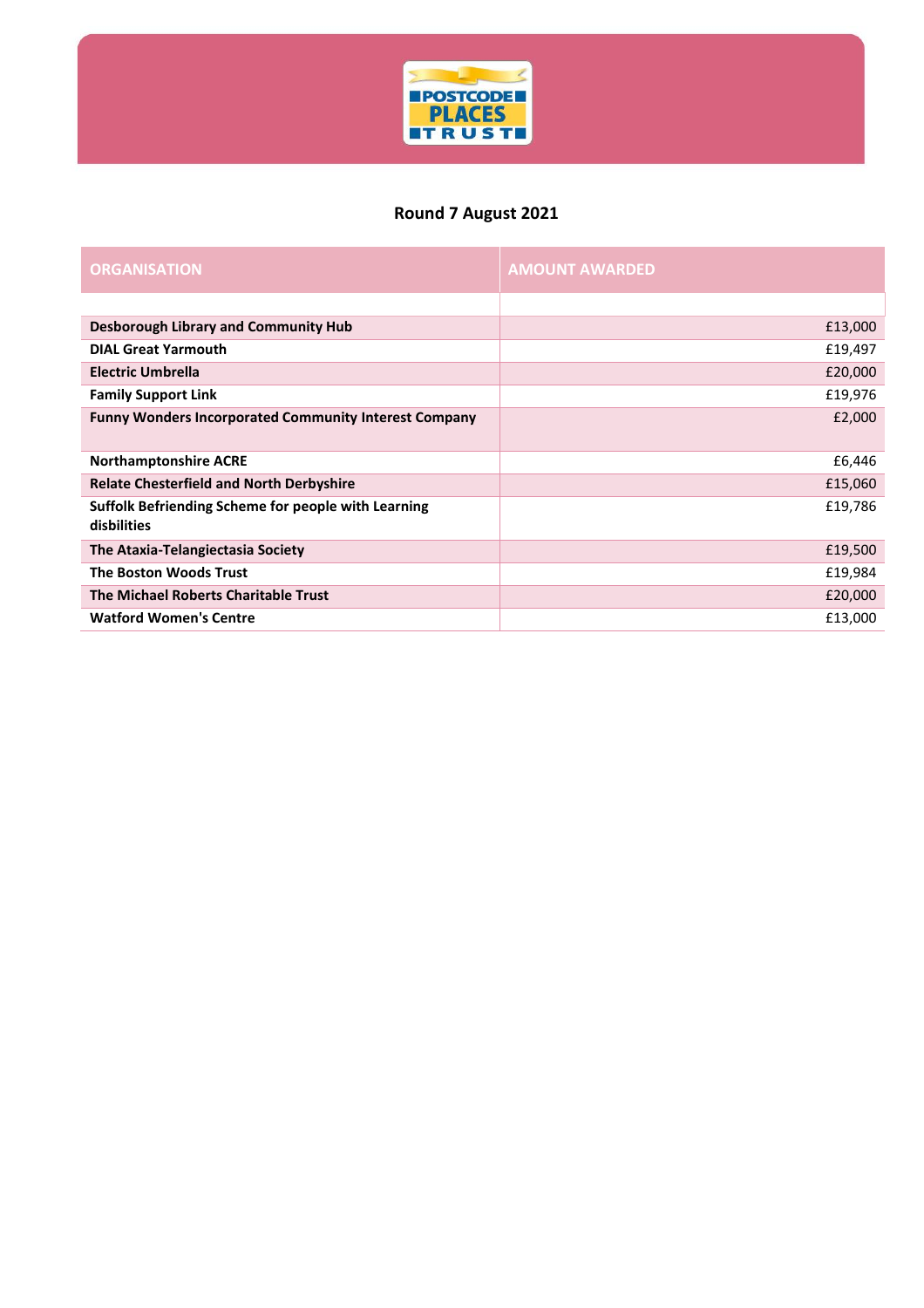

# **Round 8 September 2021**

| <b>ORGANISATION</b>                                  | <b>AMOUNT AWARDED</b> |
|------------------------------------------------------|-----------------------|
|                                                      |                       |
| <b>Blue Smile</b>                                    | £17,371               |
| <b>Connects &amp; Co.</b>                            | £9,723                |
| <b>DSAchieve</b>                                     | £14,700               |
| <b>Emmanuel Group of Churches</b>                    | £20,000               |
| <b>Home-Start Norfolk</b>                            | £19,284               |
| <b>Jumbulance Trust</b>                              | £19,830               |
| Lincoln Pelican Trust Ltd                            | £17,000               |
| <b>Musical Keys</b>                                  | £10,018               |
| <b>National Association of Child Contact Centres</b> | £19,951               |
| Salle Moor Market Garden                             | £2,000                |
| <b>Signpost (Colchester) Limited</b>                 | £20,000               |
| <b>St Albans District Citizens Advice Bureau</b>     | £19,500               |
| St Wulfram's Church, Grantham                        | £19,908               |
| <b>Victor Batte-Lay Foundation</b>                   | £20,000               |